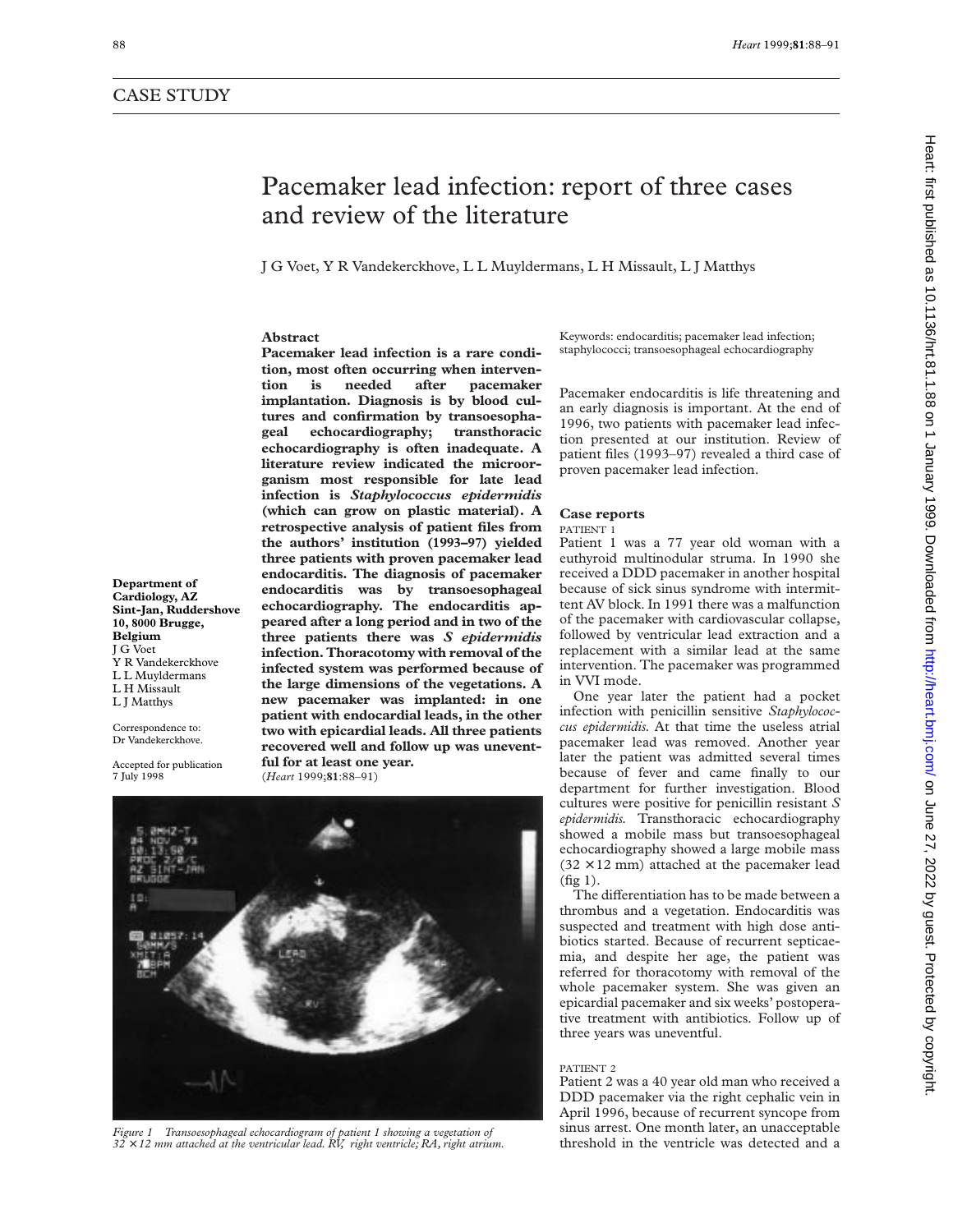new intervention with reposition of this lead was necessary.

Four months later he had a high fever (39.6°C) and was treated empirically by his family physician. Six months after the initial implantation he was admitted to our hospital because of persisting high fever.

Transoesophageal echocardiography showed a large vegetation  $(19 \times 16 \text{ mm})$  attached to the ventricular pacemaker lead (fig 2). Heart valve function was normal.

Blood cultures were positive for *S epidermidis.* He was treated initially with high dose intravenous antibiotics and then a thoracotomy was performed. After six weeks of antibiotic treatment a new transvenous DDD pacemaker was implanted via the left cephalic vein. Follow up of one year was uneventful.

#### PATIENT 3

Patient 3 was a 74 year old woman with diabetes. She had intermittent auricular fibrillation, an earlier cerebrovascular accident, arterial hypertension, and hyperlipidaemia.

In 1994 a DDDR pacemaker was implanted because of extreme bradycardia and dizziness. Two days later, a new intervention needed to be performed because of lead displacement.

In 1995 she was in an accident and suffered multiple rib fractures and left haemothorax. She recovered well but in November 1996 a malfunction of the atrial lead was noted and a switch to VVI mode was needed.

Two years after implantation the patient was admitted with cold hyperdynamic sepsis and threatening multiple organ failure. There was also a malfunction of the pacemaker with 2:1 exit block. Transoesophageal echocardiography showed multiple lead vegetations and severe mitral (3/4) and tricuspid (4/4) regurgitation. A thoracotomy was performed, the pacemaker system removed, and epicardial leads implanted. A tricuspid annuloplasty was performed at the same time. Blood cultures were negative (antibiotic treatment was started before admission).



Figure 2 Transoesophageal echocardiogram of patient 2 showing a vegetation of **Figure 2 Cardiography detected vegetations.** It ansit in only two **Figure 2** Cardiography detected vegetations in only two **Figure 2** Cardiog *19* × *16 mm attached at the ventricular lead. RV, right ventricle.*

### **Discussion**

The reported incidence of infection of the permanent pacemaker system is between 0.3% and 12.6%. This may involve infection of the generator pocket (appearing two to five weeks after implantation) or infection of the electrodes (appearing after an average of 33 weeks) and may be associated with bacteraemia, with or without concomitant infective endocarditis. Documented septicaemia is rare  $(1-3\%)$ .<sup>1-3</sup> To the best of our knowledge the incidence of pacemaker endocarditis has not been reported.

Septicaemia is diagnosed when at least two haemocultures are positive or when one culture is positive together with at least one clinical manifestation of septicaemia (fever, chills, raised white blood cell count, sedimentation).

Review of the literature presents some predisposing factors for pacemaker infection. As in our three cases, repeated surgical procedures on the pacemaker system is the most important and these are responsible for 66– 73% of the infections. The incidence of infection decreases with a higher degree of aseptic care. Older series noted that the highest rate occurs when implantation is performed in the *x* ray department or angiography unit rather than the operating room.<sup>4</sup> General recommendations now allow implantation in the angiography or electrophysiology unit, as long as strictly aseptic conditions are present.<sup>5</sup> Other predisposing factors for lead infection are postimplantation pocket haemorrhage, erosis, necrosis or infection. Some systemic factors contributing to a higher incidence are diabetes mellitus, a thin skin, the use of corticosteroids, age, intravenous catheters, neoplasm, the use of anticoagulants, temporary pacing, dermatological diseases, and other infectious foci.<sup>16</sup>

Early diagnosis of a pacemaker lead infection is difficult. One should be suspicious in the case of a patient with a pacemaker with persisting bacteraemia or fever without another focus of infection. Endocarditis should be considered until proven otherwise.

The use of transoesophageal echocardiography is becoming increasingly useful as a diagnostic technique and it seems to be much more sensitive in identifying left side endocarditis and lead vegetations than the transthoracic view.<sup>1267</sup> There are three reasons why the transthoracic approach is less valuable:

- $\bullet$  inadequate precordial acoustic window
- $\bullet$  the pacemaker lead produces reverberations
- $\bullet$  the transoesophageal approach reveals a better view on the right atrium and the superior vena cava.

One study $6$  suggests that transoesophageal echocardiography is not superior to transthoracic echocardiography in detecting right sided endocarditis in intravenous drug abusers. Vilacosta and colleagues<sup>8</sup> showed that in patients with the clinical suspicion of an infected permanent transvenous pacemaker, transoesophageal echocardiography is superior in detecting lead vegetations. Transthoracic echo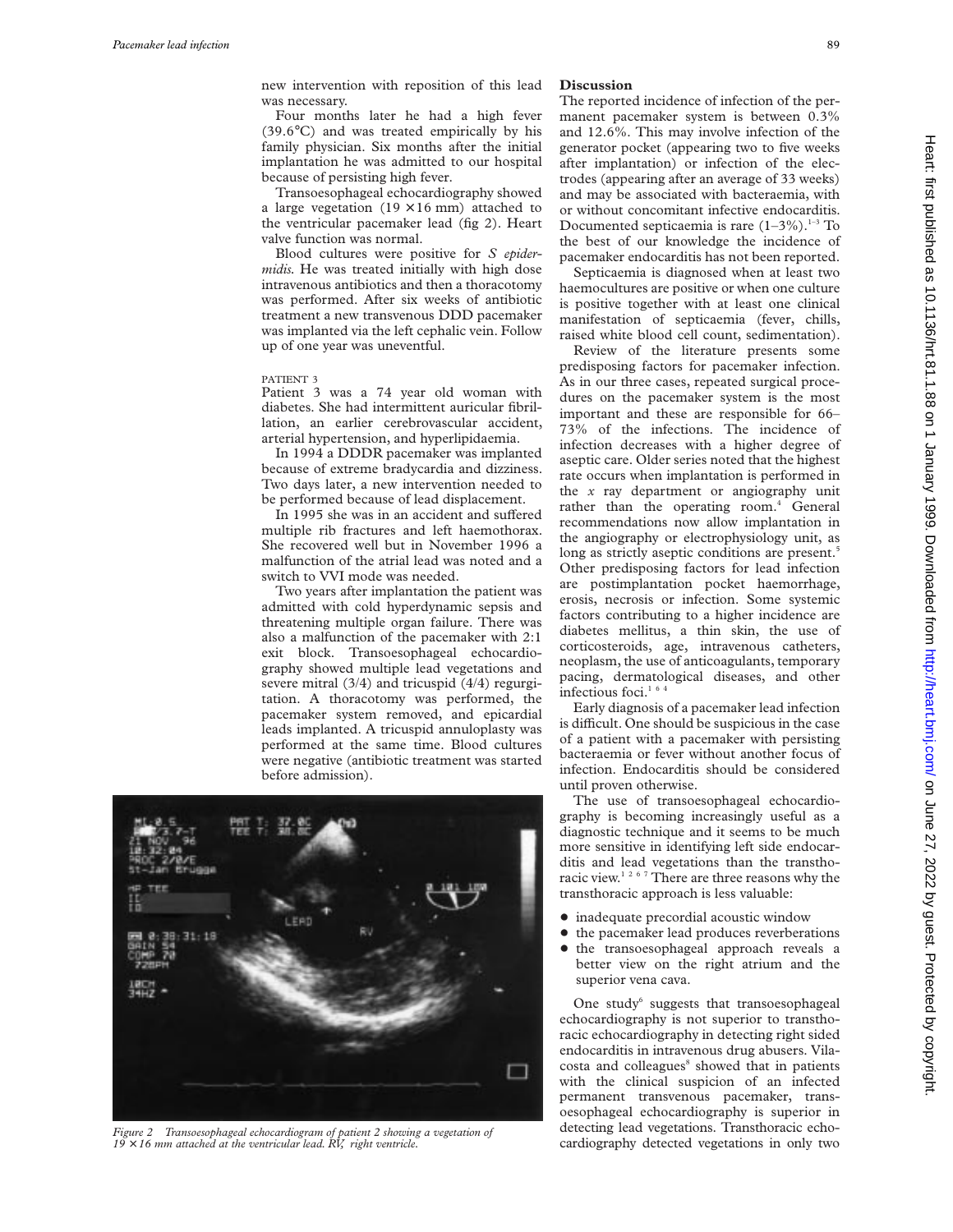patients whereas transoesophageal echocardiography demonstrated them in seven of 10 patients. In a prospective study of 23 patients,<sup>9</sup> transoesophageal echocardiography was positive in 21and its use contributed to early diagnosis.

Pacemaker lead infection is a life threatening situation. Haematogenous dissemination can produce relapsing septic episodes, pulmonary symptoms from emboli and involvement of the tricuspid valve leading to regurgitation or, rarely, stenosis.<sup>10</sup> Treatment of an infected pacemaker system depends on the knowledge of the clinical course and microbiological features. Most pacemaker lead infections are caused by staphylococci<sup>1 11</sup>; other microorganisms may also be responsible (such as corynebacterium, enterococci). Early infections after implantation tend to be caused by *Staphylococcus aureus,*whereas late infections are caused by S epidermidis.<sup>7 11</sup> One can imagine that microorganisms can grow on native tissue, but it is hard for them to survive on plastic lead surfaces. It has been shown<sup>12</sup> that staphylococci are able to adhere to plastic surfaces, to grow on plastic material (with the possibility of using plastic components for growth), and to produce an extracellular amorphous material (slime).

Peters and colleagues<sup>12</sup> have shown, in vitro and in vivo, that some staphylococci can grow on the plastic sheath of the pacemaker wire without external supplies. They produce a slimy amorphous material that may be important in the staphylococcal defence against host defence mechanisms and antibiotic treatment, and in the maintenance of colonisation. This may explain why lead infections are hard to manage conservatively and lead extraction is virtually always advisable.

A complete removal of all the foreign material is suggested when pacemaker system infection occurs, $3711$  whether it is endocarditis or an obvious pocket infection. Two techniques can be used<sup>2 7 13</sup>  $14-16$ :

- surgical removal by thoracotomy and extracorporeal circulation
- + percutaneous removal by constant traction or intravascular extraction techniques.

It has been shown that in the hands of experienced operators, with appropriate precautions and patient selection, the intravascular extraction technique allows the removal of up to 98% of intravascular leads. The chosen technique depends on the size of the vegetation on transoesophageal echocardiography, the alteration of the tricuspid valve, and the general condition of the patient. It is recommended to remove vegetations of more than 10 mm by thoracotomy, as we have done in our patients. Implantation of a new pacemaker can be safely done during the same operation. There is no need for two stage intervention with interim temporary pacing.

The mortality in pacemaker endocarditis is high. A 1994 report concerning 44 Israeli patients with a documented pacemaker endocarditis noted an overall mortality of  $24\%$ .<sup>17</sup> Mortality was 20% in the patients who had the infected pacemaker wire surgically removed,

compared to 31% in those treated with antibiotics alone.

The mortality in other series varied in the surgical group from 0–28% (mean 13%) and in the conservative group from 0–40% (mean 32%).17

Prevention is better than cure and we recommend the following:

- $\bullet$  if temporary pacing is necessary, it should be as short in time as possible
- $\bullet$  implantation should be done in the best aseptic conditions
- no more people should be in the room than necessary to perform the implantation
- good surgical haemostasis should be enhanced; try to avoid postoperative drainage
- + prophylactic antibiotics has been recommended but is not routine.

#### **CONCLUSION**

We report our experience in management of pacemaker lead infection. This is a rare but life threatening condition. It can be prevented by strict aseptic circumstances. The diagnosis must be considered in patients with fever, positive blood cultures (especially staphylococci) or septicaemia and a transvenous permanent pacemaker. It has been shown that transoesophageal echocardiography is very helpful in the diagnosis. The results of several series indicate it is best to remove the whole pacemaker system by lead extraction or thoracotomy when endocarditis or septicaemia is present.

In our three cases, the diagnosis of pacemaker endocarditis was made by transoesophageal echocardiography. The endocarditis appeared after a long period and in two of the three patients we found *S epidermidis* infection, consistent with the literature. We performed a thoracotomy with removal of the infected system because of the large dimensions of the vegetations. A new pacemaker was implanted: in patient 1 with endocardial leads, in the other two patients with epicardial leads. All three patients recovered very well and follow up was uneventful for at least one year.

- 1 Vilacosta I, Zamorano J, Camino A, *et al*. Infected transvenous permanent pacemakers: role of transoesopha-geal echocardiography. *Am Heart J* 1993;**125**:904–6. 2 Zehender M, Büchner C, Geibel A, *et al*. Diagnosis of hid-
- den pacemaker lead sepsis by transoesophageal echocardiography and a new technique for lead extraction. *Am Heart J* 1989;**118**:1050–2.
- 3 Choo MH, Holmes DR Jr, Gersh BJ, *et al*. Permanent pace-maker infections: characterization and management. *Am J Cardiol* 1981;**48**:559–63.
- Goldman BS, Macgregor D. Management of infected pace maker systems. *Clin Prog Pacing Electrophysiol* 1984;**2**:220– 35.
- 5 Daubert JC, Lévy S, Medvedowsky JL. Recommendations sur les bonnes pratiques dans les techniques intracavitaires de diagnostic et de traitement des arythmies cardiaques. *Arch Mal Coeur* 1994;**87**:1213–24.
- 6 San Roman JA, Vilacosta I, Zamorano J, *et al*. Tran-soesophageal echocardiography in right-sided endocarditis. *J Am Coll Cardiol* 1993;**21**:1226–30.
- 7 Klug D, Lacroix D, Savoye C, *et al*. Systemic infection related to endocarditis on pacemaker leads. *Circulation* 1997;**95**:2098–107.
- 8 Vilacosta I, Sarria C, San Roman JA, *et al*. Usefulness of transoesophageal echocardiography for diagnosis of in-fected transvenous permanent pacemakers. *Circulation* 1994;**89**:2684–7.
- 9 Victor F, De Place C, Camus C, *et al*. Transoesophageal echocardiographic features of pacemaker lead infection: a prospective study [abstract]. *PACE* 1997;**20**(suppl):1153.